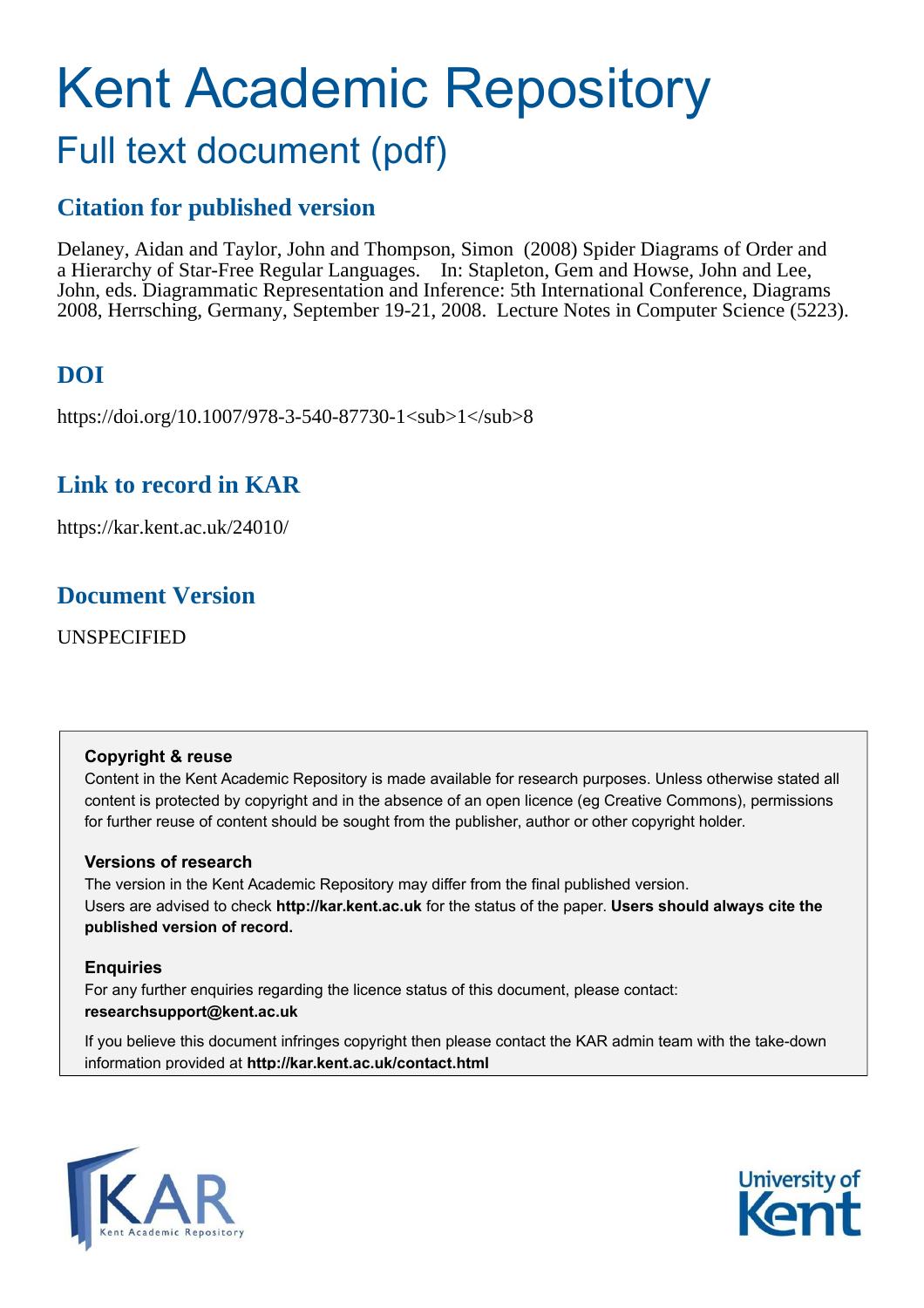## Spider diagrams of Order and a Hierarchy of Star-Free Regular Languages.

Aidan Delaney<sup>1</sup>, John Taylor<sup>1</sup>, and Simon Thompson<sup>2</sup>

<sup>1</sup> Visual Modelling Group, University of Brighton. <sup>2</sup> Computing Laboratory, University of Kent.

Abstract. The spider diagram logic forms a fragment of constraint diagram logic and is designed to be primarily used as a diagrammatic software specification tool. Our interest is in using the logical basis of spider diagrams and the existing known equivalences between certain logics, formal language theory classes and some automata to inform the development of diagrammatic logic. Such developments could have many advantages, one of which would be aiding software engineers who are familiar with formal languages and automata to more intuitively understand diagrammatic logics. In this paper we consider relationships between spider diagrams of order (an extension of spider diagrams) and the star-free subset of regular languages. We extend the concept of the language of a spider diagram to encompass languages over arbitrary alphabets. Furthermore, the product of spider diagrams is introduced. This operator is the diagrammatic analogue of language concatenation. We establish that star-free languages are definable by spider diagrams of order equipped with the product operator and, based on this relationship, spider diagrams of order are as expressive as first order monadic logic of order.

## 1 Introduction

Regular languages are defined by Type-3 grammars [3]. They are the least expressive class of phrase structured grammars of the well-known Chomsky-Schützenberger hierarchy. Work by Büchi [2], amongst others, provides a logical characterisation of regular languages. The study of regular languages, finite automata and associated algebraic formalisms is one of the oldest branches of computer science. In contrast diagrammatic logics are relatively new. Their formal consideration can arguably be dated to the work of Barwise and Etchemendy [1], Shin [15], and Hammer [9] which in turn builds on the work of Euler [7] and Venn [19]. Spider diagrams [8] are a more recently defined forming a fragment of constraint diagrams [12]. Our interest is in the relationship between an extension of spider diagrams called spider diagrams of order and regular languages. This paper builds on our previous work [4, 5] and provides a proof that star-free regular languages are definable in spider diagrams of order, when augmented with a product operator. Star-free languages may be described by regular expressions without the use of the Kleene star, a fact from which the name of the language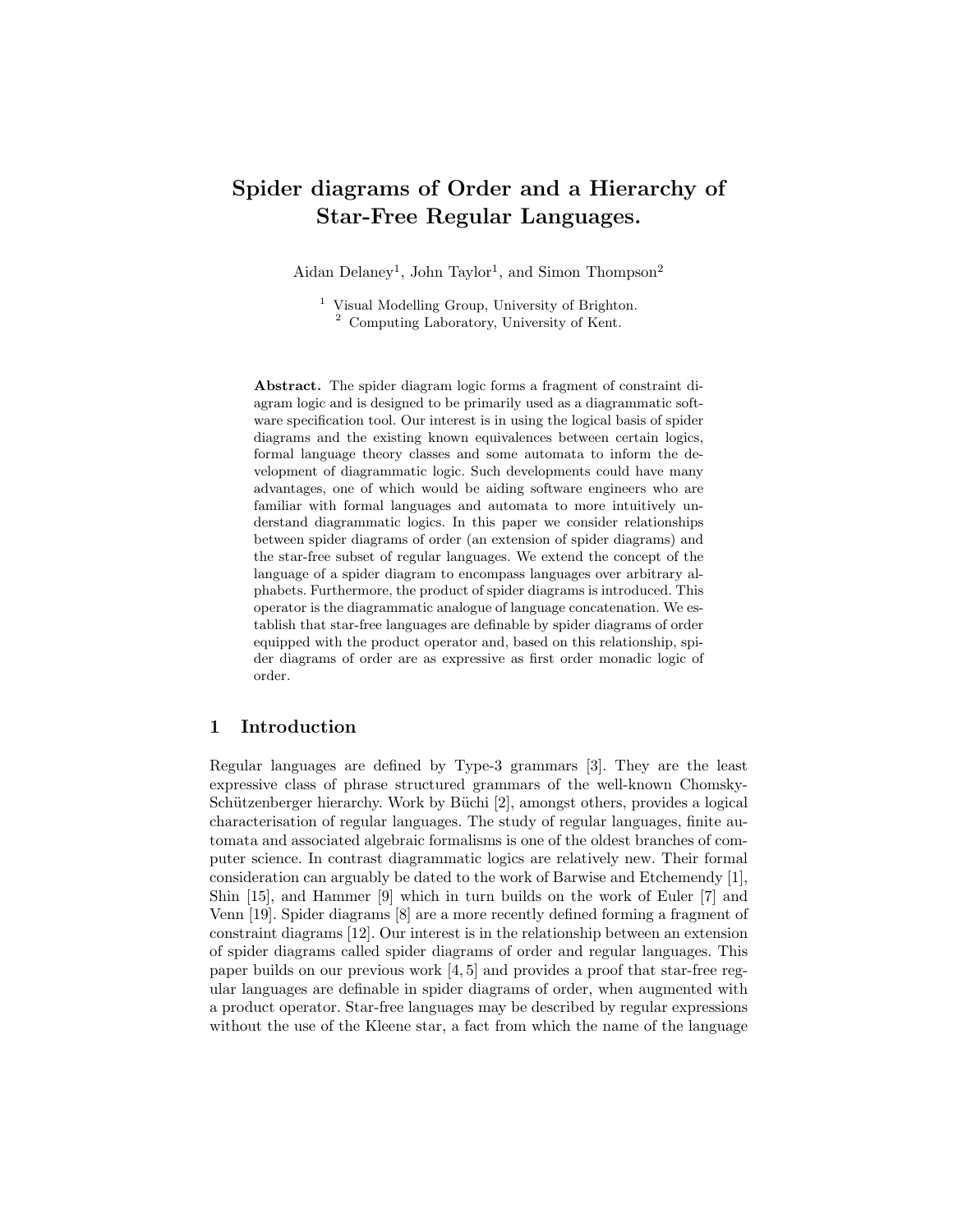class derives [13]. For example, the language  $a^*$  over the alphabet  $\Sigma = \{a, b\}$  is star free as it may be written as the star-free expression  $\overline{\emptyset}b\overline{\emptyset}$  i.e. the complement of the set of all words containing a 'b'. The expression  $\emptyset$  is the complement of the empty set of words and may be read as the set of all words over  $\Sigma$ , denoted  $\Sigma^*$ . The language  $(aa)^*$  over the same alphabet is not star-free [14].

Of most interest to us is the Straubing-Thérin hierarchy (STH), which is one of three infinite hierarchies within the class of star-free languages. The other two are the dot-depth hierarchy and the group hierarchy. All three hierarchies are recursively constructed from a base case at their respective level 0. Level  $\frac{1}{2}$  of each hierarchy is the polynomial closure of level 0, an operation which is explained in section 5. Each of the fractional levels  $\frac{1}{2}$ ,  $1+\frac{1}{2}$ ,  $2+\frac{1}{2}$ , ... are similarly formed. Level 1 of each hierarchy is the finite boolean closure of level  $\frac{1}{2}$  under the operations and ∩, or ∪ and complement ¯. In general, whole numbered levels  $1, 2, 3, \ldots$  are the finite boolean closure of the half level beneath them [13].

The study of the relationship between spider diagrams of order and regular languages provides a novel view of both subjects. We show, in this paper, that the logic of spider diagram of order describes which correspond to well-known subsets of star-free languages. We have previously shown that spider diagrams (without order) describe (sub)sets of regular languages that are incomparable with well-known hierarchies such as the Straubin-Thérin or dot-depth hierarchies [5]. Conversely regular languages have helped to inform the development of spider diagrams. Our introduction of the product operator is motivated by previous results from the theory of formal languages [18]. By furthering the study of the relationship between diagrammatic logic and formal language theory we hope to "import" well-known results.

This paper presents an overview of the syntax and semantics of spider diagrams of order in section 2. In section 3 we define the language of a spider diagram of order, generalising work in [5]. The product of spider diagrams is introduced in section 4. The central result of this paper, that all star-free regular languages are definable in spider diagrams of order, is presented in section 5.

#### 2 Syntax and semantics of spider diagrams of order

This section provides an overview of the syntax and semantics of spider diagrams of order, originally presented in [5] which in turn extends [11].

The diagrams within rectangular boxes labelled  $d_1$  and  $d_2$  in figure 1 are unitary spider diagrams of order. Such diagrams, like the Euler diagrams they are based on, are wholly contained within a rectangular box. Each unitary spider diagram of order consists of contours and spiders. Contours are simple closed curves. The spider diagram  $d_1$  contains two labelled *contours*,  $P$  and  $Q$ . The diagram also contains three minimal regions, called zones. There is one zone inside the contour  $P$ , another inside the contour  $Q$  and the other zone is outside both contours  $P$  and  $Q$ . The unitary spider diagram  $d_2$  contains four zones. One zone is outside both contours  $P$  and  $Q$ , another is inside the contour  $P$  but outside the contour  $Q$ , yet another is inside the contour  $Q$  but inside the contour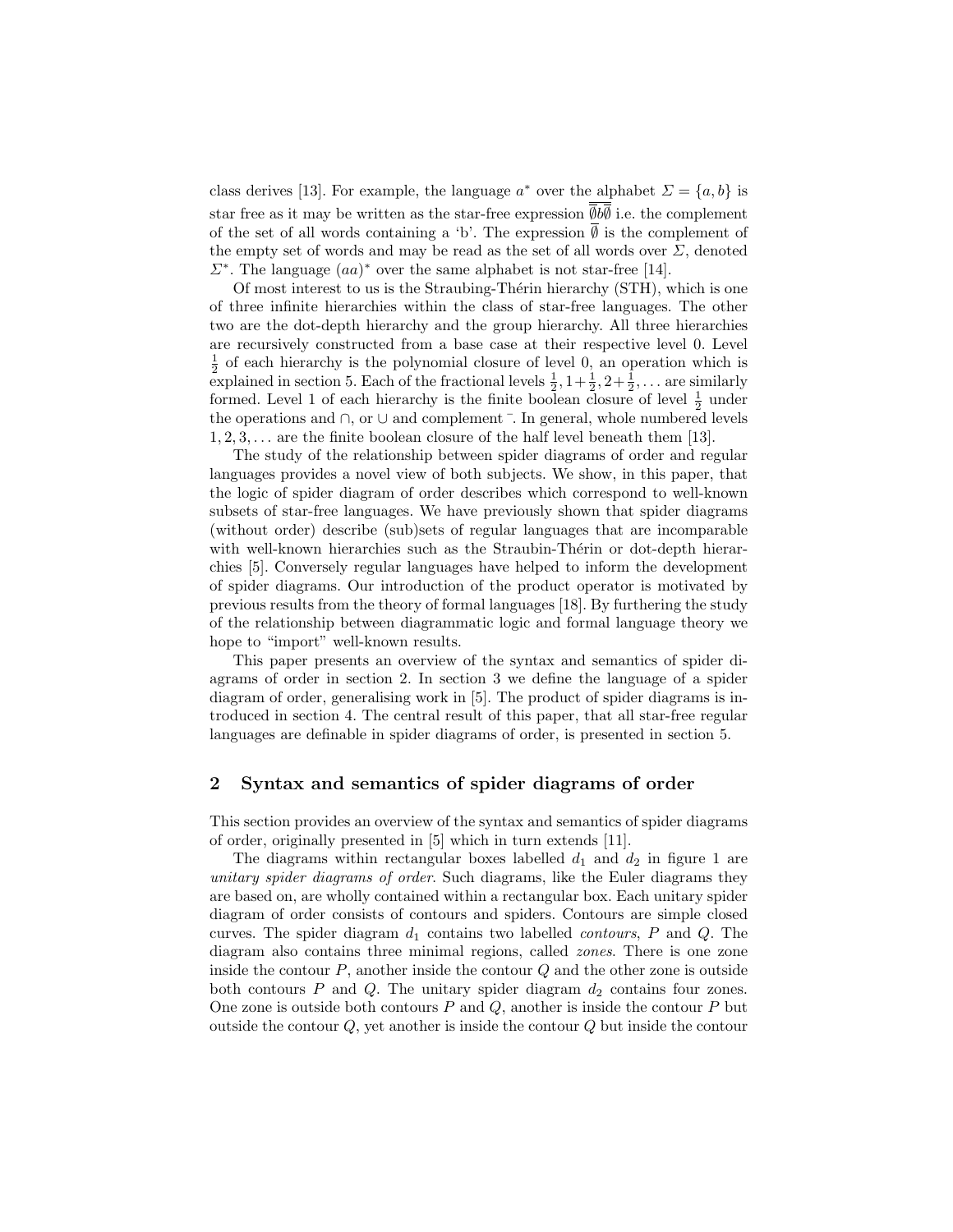

Fig. 1. A spider diagram of order.

P. The final zone is inside both contours and, in this example, is a shaded zone. Each zone in a unitary diagram  $d$  can be can be described by a two-way partition of d's contour labels.

In  $d_1$ , the zone inside P but outside Q and contains a vertex of one spider; spiders are trees whose vertices, called feet, are placed in zones. In general, any given spider may contain both *ordered feet* (those of the form  $\mathbf{0}, \mathbf{\Theta}, \mathbf{0}, \ldots$ ) and unordered feet (those of the form  $\bullet$ ). In  $d_1$ , there is a single three footed spider labelled  $s_1$  and two bi-footed spiders labelled  $s_2$  and  $s_3$ . Spider diagrams can also contain *shading*, as in  $d_2$ .

**Definition 1.** We define  $C$  to be a finite set of all contour labels used in spider diagrams. A zone is defined to be a pair,  $(in, out)$ , of finite disjoint subsets of  $C$ . The set "in" contains the labels of the contours that the zone is inside whereas "out" contains the labels of the contours that the zone is outside. The set of all zones is denoted  $Z$ . A region of a diagram is a set of zones.

The entire diagram in figure 1 is a compound spider diagram of order. It depicts the conjunction of statements made by its unitary components  $d_1$  and  $d_2$ , denoted by the ∧ symbol between the rectangular boxes. A  $\vee$  symbol between boxes signifies disjunction between statements whereas a horizontal bar above a rectangle denotes negation.

The semantics of unitary spider diagrams of order are model based. In essence, contours represent sets and spiders represent the existence of elements. A model for a diagram is an assignment of sets to contour labels that ensures various conditions hold; these conditions are encapsulated by the semantics predicate defined below. To begin our formalisation of models, we start by defining spider feet and subsequently we define spiders. When we formalise the semantics, it is useful to have access to the region in which a spider is placed, called its habitat.

**Definition 2.** A spider foot is an element of the set  $(\mathbb{Z}^+ \cup \{\bullet\}) \times \mathcal{Z}$  and the set of all feet is denoted  $F$ . A spider, s, is a set of feet together with a number:  $s \in \mathbb{Z}^+ \times (\mathbb{P}\mathcal{F} - \{\emptyset\})$  and the set of all spiders is denoted S. The **habitat** of a spider  $s = (n, p)$  is the region habitat $(s) = \{z : \exists k (k, z) \in p\}$ . A spider foot  $(n, z) \in \mathcal{F}$  where  $n \in \mathbb{Z}^+$  has **rank** n.

Spiders are numbered because unitary diagrams can contain many spiders with the same foot set; essentially, we view a unitary diagram as containing a bag of spiders.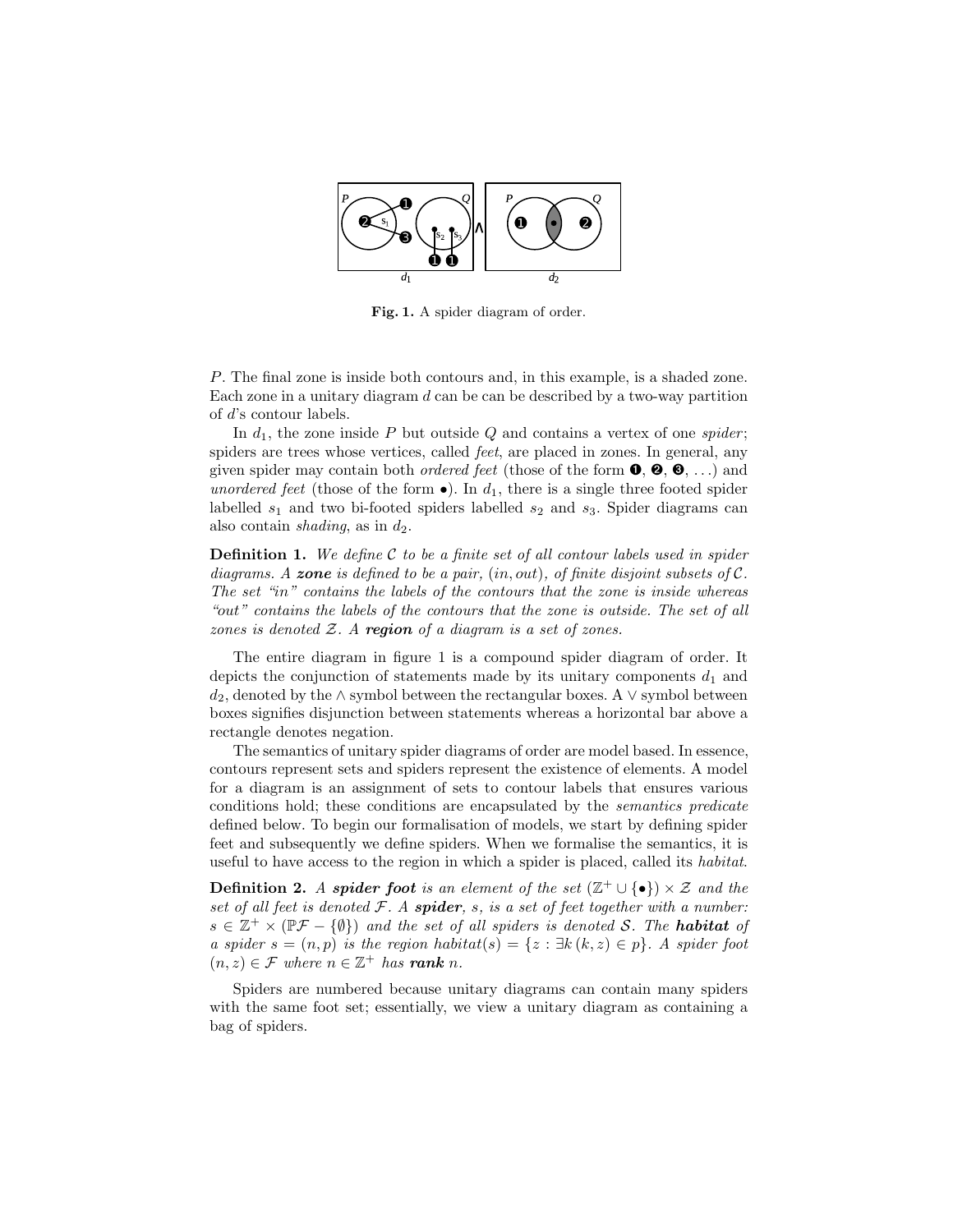Definition 3. A unitary spider diagram of order is a quadruple  $d = \langle C, Z, ShZ, SI \rangle$  where

 $C = C(d) \subset C$  is a set of contour labels,  $Z = Z(d) \subseteq \{(a, C(d) - a) : a \subseteq C(d)\}\$ is a set of zones,  $ShZ = ShZ(d) \subseteq Z(d)$  is a set of shaded zones,  $SI = SI(d) \subseteq S$  is a finite set of **spider identifiers** such that for all  $(n_1, p_1), (n_2, p_2) \in SI(d)$ ,

$$
(p_1 = p_2 \implies n_1 = n_2) \land \text{habitat}(n_1, p_1) \subseteq Z(d).
$$

The symbol  $\perp$  is also a unitary spider diagram. We define

$$
C(\bot) = Z(\bot) = ShZ(\bot) = SI(\bot) = \emptyset.
$$

If  $d_1$  and  $d_2$  are spider diagrams of order then  $(d_1 \wedge d_2), (d_1 \vee d_2)$  and  $\neg d_1$  are compound spider diagrams of order.

It is useful to identify the set of spiders present in a diagram, which is implicit in the spider identifier set and to be able to arbitrarily select feet of spiders. For example, when defining the semantics, each spider, s, represents an element and the feet place a disjunction of constraints on that element; thus to identify whether an *interpretation* (see below) is a model for a unitary diagram there needs to be a choice of foot for which s satisfies the constraint imposed.

**Definition 4.** The set of **spiders** in unitary diagram d is defined to be

$$
S(d) = \{(i, p) : \exists (n, p) \in SI(d) \, 1 \le i \le n\}.
$$

Let  $FootSelect: S(d) \to \mathcal{F}$  be a function. If, for all  $(n, p) \in S(d)$ ,  $FootSelect(s) \in$  $p$  then FootSelect is called a **foot selection function** for  $d$ .

It is also useful to identify which zones could be present in a unitary diagram, given the label set, but are not present; semantically, missing zones provide information.

**Definition 5.** Given a unitary diagram, d, a zone  $(in, out)$  is said to be **missing** if it is in the set  $\{(in, C-in) : in \subseteq C\} - Z(d)$  with the set of such zones denoted  $MZ(d)$ . If d has no missing zones then d is in **Venn form** [11].

**Definition 6.** An interpretation is a triple  $(U, \Psi, <)$  where U is a universal set and  $\Psi: \mathcal{C} \to \mathbb{P} U$  is a function that assigns a subset of U to each contour label and  $\langle$  is an irreflexive, antisymmetric and transitive relation on U. The function  $\Psi$  can be extended to interpret zones and sets of regions as follows:

- 1. each zone,  $(a, b) \in \mathcal{Z}$ , represents the set  $\bigcap$ l∈a  $\Psi(l)\cap\bigcap$ l∈b  $\Psi(l)$  and
- 2. each region,  $r \in \mathbb{P}Z$ , represents the set which is the union of the sets represented by r's constituent zones.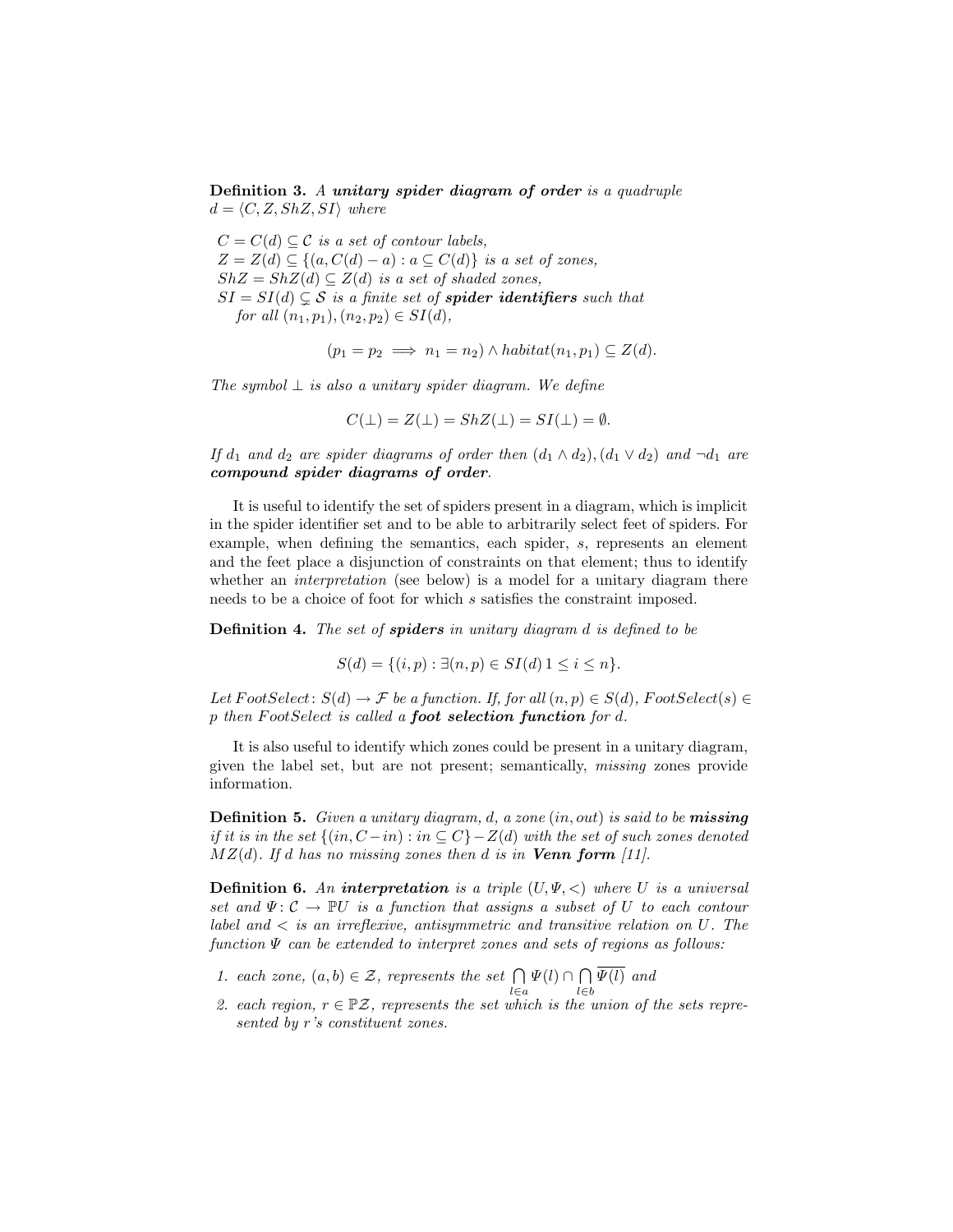For brevity, we will continue to write  $\Psi: \mathcal{C} \to \mathbb{P}U$  but assume that the domain of  $\Psi$  includes the zones and regions also. Given an interpretation we wish to know whether it is a model for a diagram; in other words, when the information provided by the interpretation agrees with the intended meaning of the diagram. Informally, an interpretation is a *model* for unitary diagram  $d \neq \perp$ ) whenever

- 1. all of the zones which are missing represent the empty set,
- 2. all of the regions represent sets whose cardinality is at least the number of spiders placed entirely within that region and
- 3. all of the entirely shaded regions represent sets whose cardinality is at most the number of spiders with a foot in that region.
- 4. the elements represented by the spiders obey the ordering imposed on them by the rank of the spiders' feet.

We now make this notion precise.

**Definition 7.** Let  $I = (U, \Psi, \langle \rangle)$  be an interpretation and let  $d \neq \bot$  be a unitary spider diagram of order. Then  $I$  is a **model** for  $d$  if and only if the following conditions hold.

- 1. The missing zones condition  $\bigcup$  $z\in MZ(d)$  $\Psi(z)=\emptyset.$
- 2. The function extension condition There exists an extension of  $\Psi$  to spiders,  $\Psi : \mathcal{C} \cup S(d) \to \mathbb{P}U$  which ensures the following further conditions hold.
	- (a) The habitats condition All spiders represent elements (strictly, singleton sets) in the sets represented by their habitats:

$$
\forall s \in S(d) \Psi(s) \subseteq \Psi(habitat(s)) \land |\Psi(s)| = 1.
$$

(b) The distinct spiders condition Distinct spiders denote distinct elements:

$$
\forall s_1, s_2 \in S(d) : \Psi(s_1) = \Psi(s_2) \implies s_1 = s_2.
$$

 $(c)$  The shading condition Shaded regions represent sets containing elements denoted by spiders:

$$
\Psi(ShZ(d)) \subseteq \bigcup_{s \in S(d)} \Psi(s).
$$

- (d) **The order condition** The ordering information provided by the spiders agrees with that provided by  $\lt$ : there exists a foot selection function,  $FootSelect: S(d) \to \mathcal{F},$  for d such that
	- for all s ∈ S(d), F ootSelect(s) = (n, z) implies Ψ(s) ⊆ Ψ(z)
	- for all  $s_1, s_2 \in S(d)$  with  $FootSelect(s_1) = (n_1, z_1)$  and  $FootSelect(s_2) =$  $(n_2, z_2)$ , if  $x < y$  where  $\Psi(s_1) = \{x\}$  and  $\Psi(s_2) = \{y\}$  then either  $n_1 = n_2$  or  $n_1 = \bullet$  or  $n_2 = \bullet$  or  $n_1 < n_2$ .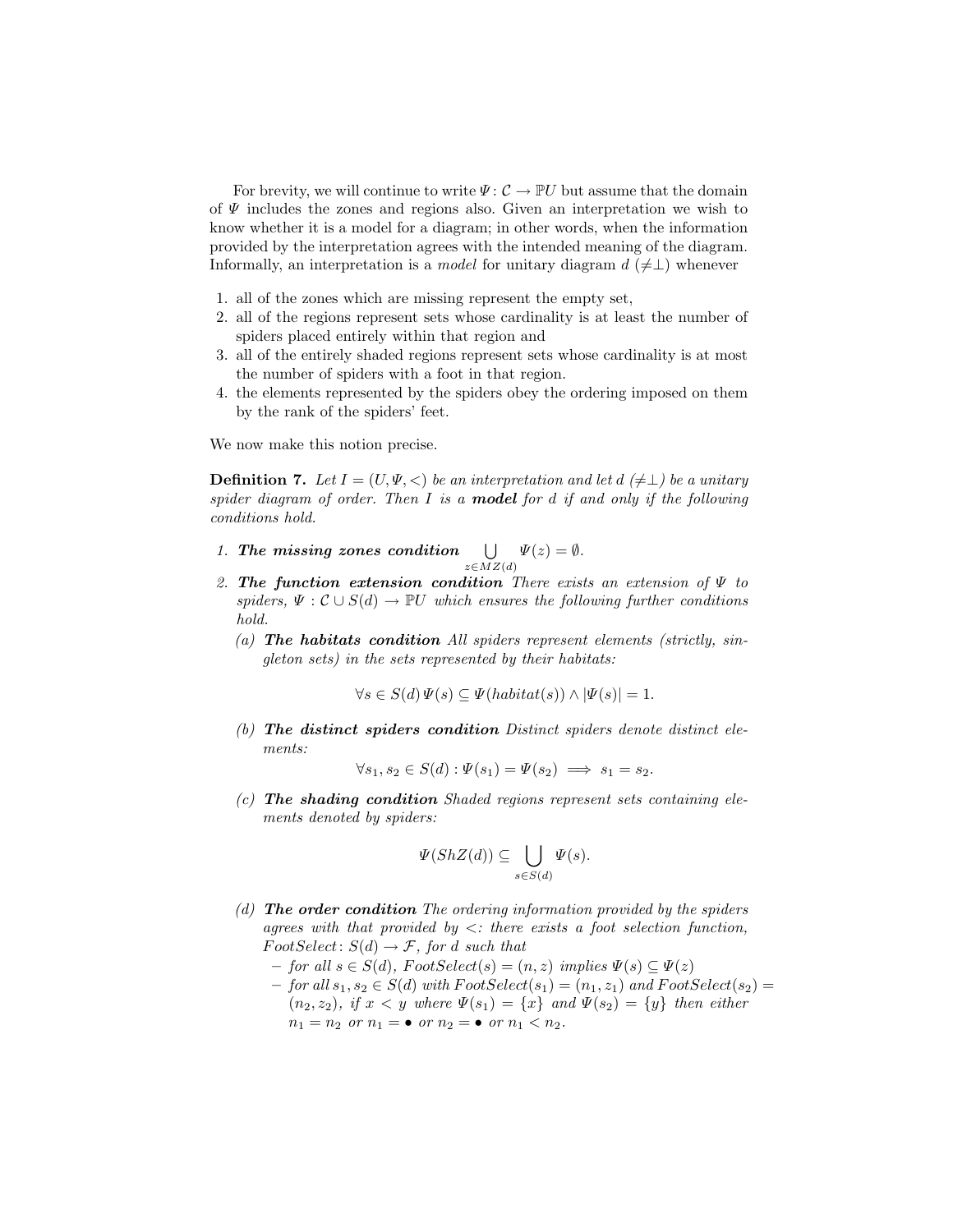If  $\Psi: \mathcal{C} \cup S(d) \to \mathbb{P}U$  ensures that the above conditions are satisfied then  $\Psi$  is a **valid** extension to spiders for d. A foot selection function, FootSelect:  $S(d) \rightarrow$ F, that ensures the above conditions are satisfied is also called **valid**. If  $d = \perp$ then the interpretation is not a model for d.

For compound diagrams, the definition of a model extends in the obvious inductive way.

#### 3 The language of a spider diagram of order

A language is a set of words over a finite alphabet, typically denoted  $\Sigma$ . In order to discuss the language of a spider diagram of order we associate an alphabet with the contours that may appear in a diagram. A function is fixed mapping elements of C to sets of letters from the finite alphabet  $\Sigma$ . The use of this function allows us to consider the language of a diagram over an arbitrary alphabet. Previous work [5] considered a much more restricted set of alphabets. In the examples in figure 2 we assume  $\mathcal{C} = \{P, Q\}$  and we assign the alphabet  $\Sigma =$  ${a, b, c, d}$  via a function called *lettermap* in the manner depicted in figure 2(a) i.e. lettermap(P) =  $\{b, c\}$  and lettermap(Q) =  $\{c, d\}$ . It is important to note that the lower-case letters in figure  $2(a)$  are not syntactic elements of spider diagrams of order. The depicted lettermap assignment satisfies the following defintion:



Fig. 2. Example unitary spider diagrams of order.

**Definition 8.** The function lettermap :  $C \rightarrow \mathbb{P}\Sigma$  is a fixed assignment of contour labels to sets of letters. The function lettermap is extended to assign letters to zones as follows: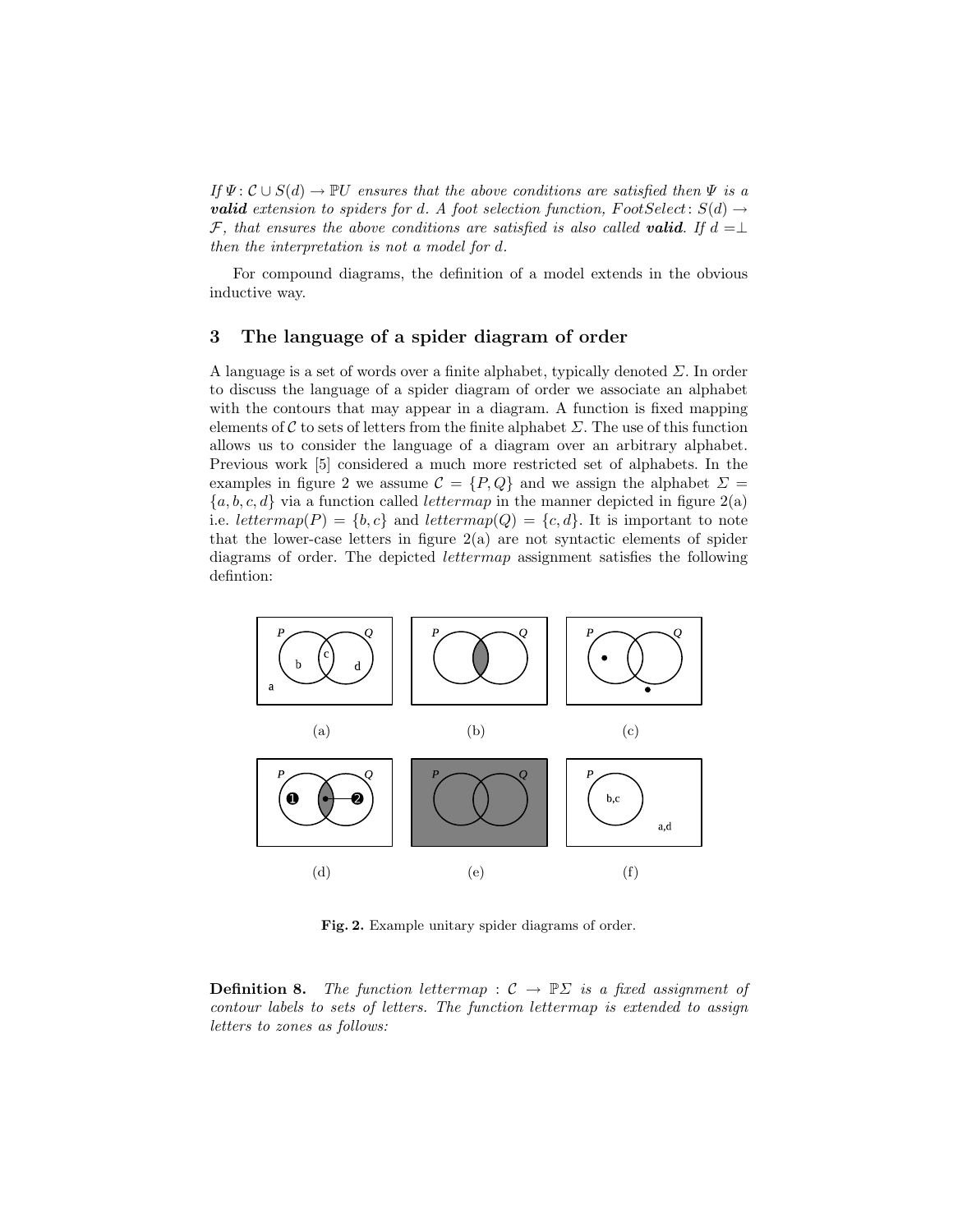1. Each zone,(in, out), maps to the set of letters inside the set of included contours but outside the set of excluded contours

$$
lettermap(in,out) = \bigcap_{c \in in} lettermap(c) \cap \bigcap_{c \in out} (\Sigma - lettermap(c)) \text{ and,}
$$

2. any zone,  $(in, out)$ , for which in  $\cup out = C$  is assigned at most one letter, this ensures that the spider diagram logic is capable of distinguishing each letter

if in  $\cup$  out =  $\mathcal C$  then  $|lettermap(in,out)| \leq 1$ .

Let a be a letter in  $\Sigma$ . Then zone(a) = (in Labels(a), out Labels(a)) where we define

- $-$  inLabels(a) = {c  $\in \mathcal{C}$  : a  $\in$  lettermap(c)} and
- $-$  outLabels(a) = {c  $\in \mathcal{C}$  : a  $\notin$  lettermap(c)}.

We now have a relationship between the spider diagram logic over the labels in C and the alphabet  $\Sigma$ , therefore we may now discuss the language of the diagram. Figure  $2(a)$  places no restrictions on the words of the language. This is because it contains no missing zones, no shading and no spiders. As such, the language of this diagram is the set of all words over the alphabet i.e. namely  $\Sigma^*$ . Figure 2(b) prevents words from containing a 'c' character. The words "abd", "aaaa" and "dbab" are in the language of the diagram, however unlike the words "c" and "abcd". Words in the language of the diagram are said to correspond to that diagram and the set of all such words is the corresponding language. Figure 2(c) asserts that words must contain a 'b' character and an 'a' character because of the presence of spiders. Words in the language of this diagram have a minimum length of two characters. The words "ab", "ba" and "aaabcd" are elements of the language. The word "acdd" is not, and neither is the word "cdbcd".

In figure  $2(d)$  there are several restrictions placed on words in the language of the diagram. The first restriction imposed by the left-most spider is that the word must contain at least one 'b' character. This is because the spider asserts that the set represented by the zone  $({P}, {Q})$  is non-empty, thus any words corresponding to the diagram must contain at least one character specified by the previously given lettermap function. Further conditions are imposed by the rightmost two-footed spider and the shaded zone. The right-most spider provides disjunctive information. In language terms it states that words corresponding to the diagram must contain either a 'c' or a 'd'. The shading indicates an upper bound on the number of 'c' letters in words of the language of the diagram. The final constraint is that a letter 'b' must occur before a letter 'd' if 'd' is a letter chosen based on the right-most spider. This is due to the explicit ordering prescribed by the spider feet. Thus the language of the diagram in figure  $2(d)$ may be described by the regular expression

 $(a|b|d)^*b(a|b|d)^*d(a|b|d)^* \cup (a|b|d)^*b(a|b|d)^*c(a|b|d)^* \cup (a|b|d)^*c(a|b|d)^*b(a|b|d)^*$ .

The words of this language contain one 'b', at most one 'c' and if there is no 'c' then 'b' must occur before a 'd'. The diagram in figure 2(e) intuitively places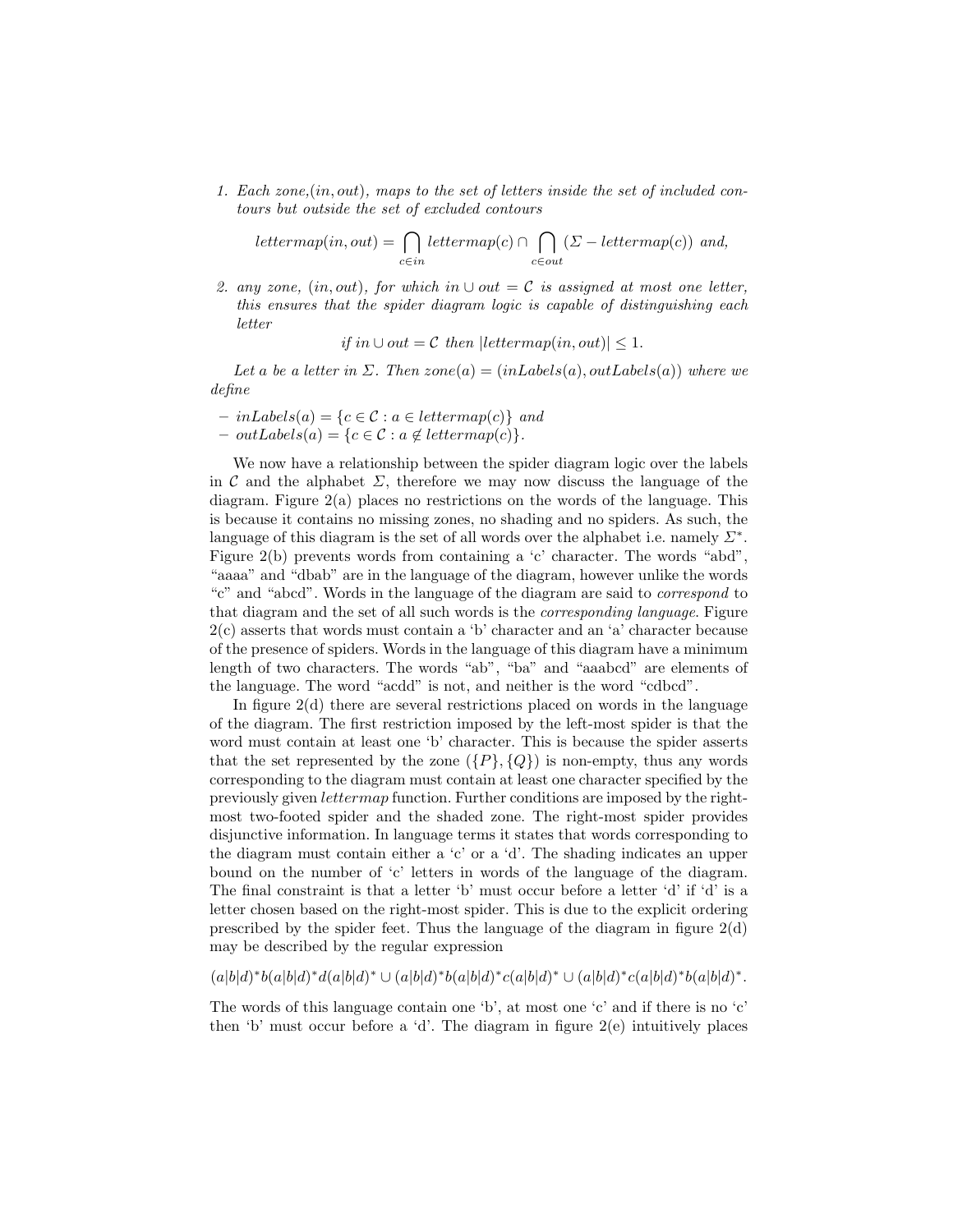an upper-bound on all letters appearing in words of the corresponding language, the corresponding language is the set containing the empty word,  $\{\lambda\}$ .

Finally, consider the diagram in figure 2(f). The labels in this diagram are drawn from the set  $C$ , although its label set contains only  $P$ . The models that satisfy the diagram in figure  $2(a)$  also satisfy the diagram in figure  $2(f)$ . Similarly, the language that corresponds to the diagram in figure  $2(a)$  also corresponds to the diagram in figure 2(f) due to the depicted assignment of letters to zones i.e. lettermap(P) =  $\{b, c\}$  and lettermap(Q) =  $\{c, d\}$ . In general, semantically equivalent diagrams have the same language under any lettermap function.

In order to define how an interpretation models a word it is useful to treat a word as an array.

**Definition 9.** Let w be a word of some language.  $Array(w)$  is a set of pairs  $(a, i)$  where each i is a position in word w and a is the letter at position i.

For example, consider the word  $w = ab$  then  $Array(w) = \{(a, 1), (b, 2)\}.$ 

The interpretation  $I = (U, \Psi, <)$  is a model for word  $w = ab$  given lettermap(P) =  $\{a\}$  and lettermap(Q) =  $\{b\}$  where

 $U = \{1, 2\},\$  $\Psi(P) = \{1\}, \Psi(Q) = \{2\},\$  $\leq$  { $(1, 2)$ }.

I models w as a bijection exists between U and the letters in w, namely  $\{1 \mapsto$  $a, 2 \mapsto b$ , which respects the order relation  $\lt$ . Furthermore, the bijection and  $\Psi$ are in agreement on the assignment of letter sets to the interpretation of contours and zones. The following definition generalises the concept of a model of a word.

**Definition 10.** Interpretation  $I = (U, \Psi, \langle \rangle)$  is a **model** for a word w if there exists a bijection, f, between  $Array(w)$  and U such that

1. the order of the letters in  $w$  is respected by  $\lt$ 

$$
\forall (a_i, j), (a_k, l) \in Array(w) : f(a_i, j) < f(a_k, l) \Rightarrow j < l, \text{ and}
$$

2. the element in U chosen for the letter  $a_i$  is in a set represented by the zone that partitions  $C$  and contains  $a_i$ 

$$
\forall (a_i, j) \in Array(w) : f(a_i, j) \in \bigcap_{P \in in \text{Labels}(a_i)} \Psi(P) \cap \bigcap_{Q \in out \text{Labels}(a_i)} \overline{\Psi(Q)}.
$$

We may now define the language of a spider diagram of order.

**Definition 11.** The language of a diagram, D, denoted  $\mathcal{L}(D)$ , is defined to be the set of words that are modelled by at least one interpretation that models D.

Lemma 1. The following properties hold for spider diagrams:

– The language of the disjunction of two diagrams is the union of languages of the components:  $\mathcal{L}(D_1 \vee D_2) = \mathcal{L}(D_1) \cup \mathcal{L}(D_2)$ .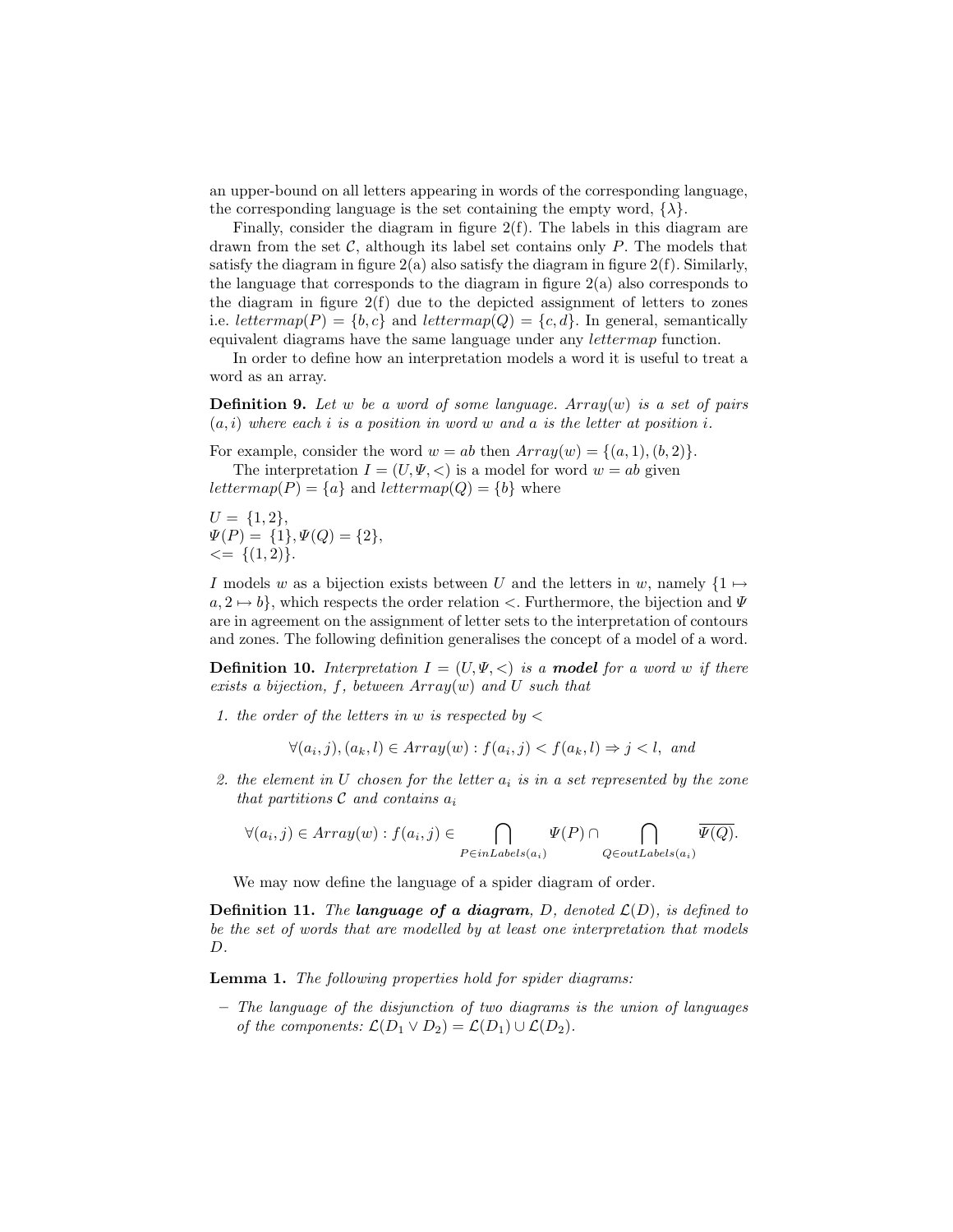- Similarly, the language of the conjunction of two diagrams is the intersection of the components:  $\mathcal{L}(D_1 \wedge D_2) = \mathcal{L}(D_1) \cap \mathcal{L}(D_2)$ .
- The language of the negation of a diagram is the set complement of the language of the diagram with respect to the universe  $\Sigma^*$ , formally:  $\mathcal{L}(\neg D_1) =$  $\Sigma^*$  –  $\mathcal{L}(D_1) = \overline{\mathcal{L}(D_1)}$ .

#### 4 The product of spider diagrams



Fig. 3. Two unitary spider diagrams of order and their product.

The languages corresponding to the diagrams in figures  $3(a)$  and  $3(b)$  are aba and  $b^*$  (star-free  $\overline{\emptyset}a\overline{\emptyset}$ ) over  $\Sigma = \{a, b\}$  respectively. The language  $aba(b)^*$  is the concatenation of words from the language  $b^*$  and the word aba. It too is star-free and may be written as  $aba\overline{a}\overline{a}$ . Words in this language include any word which begins with the subword 'aba' followed zero or more 'b' characters eg: "aba", "abab" and "ababb". The spider diagram of order which defines the language abab<sup>∗</sup> does not follow the intuitive structure concatenating the language *aba* with the language  $b^*$ . The language  $abab^*$  is be defined by a spider diagram of order which is the conjunction of three unitary diagrams defining the languages  $b^*ab^*ab^*$ ,  $\overline{((a|b)*a(a|b)*b(a|b)*b(a|b)*a(a|b)*)}$  and  $\overline{((a|b)*b(a|b)*a(a|b)*a(a|b)*)}$ . We show how diagrams define languages, such as these three, below. Furthermore, we strongly conjecture that there are star-free regular languages that do not correspond to any spider diagram of order.

To remove this expressiveness limitation we introduce the product of spider diagrams of order denoted  $\triangleleft$  as depicted in figure 3(c). We first extend the syntax of spider diagrams of order to include  $\triangleleft$  as a boolean operation.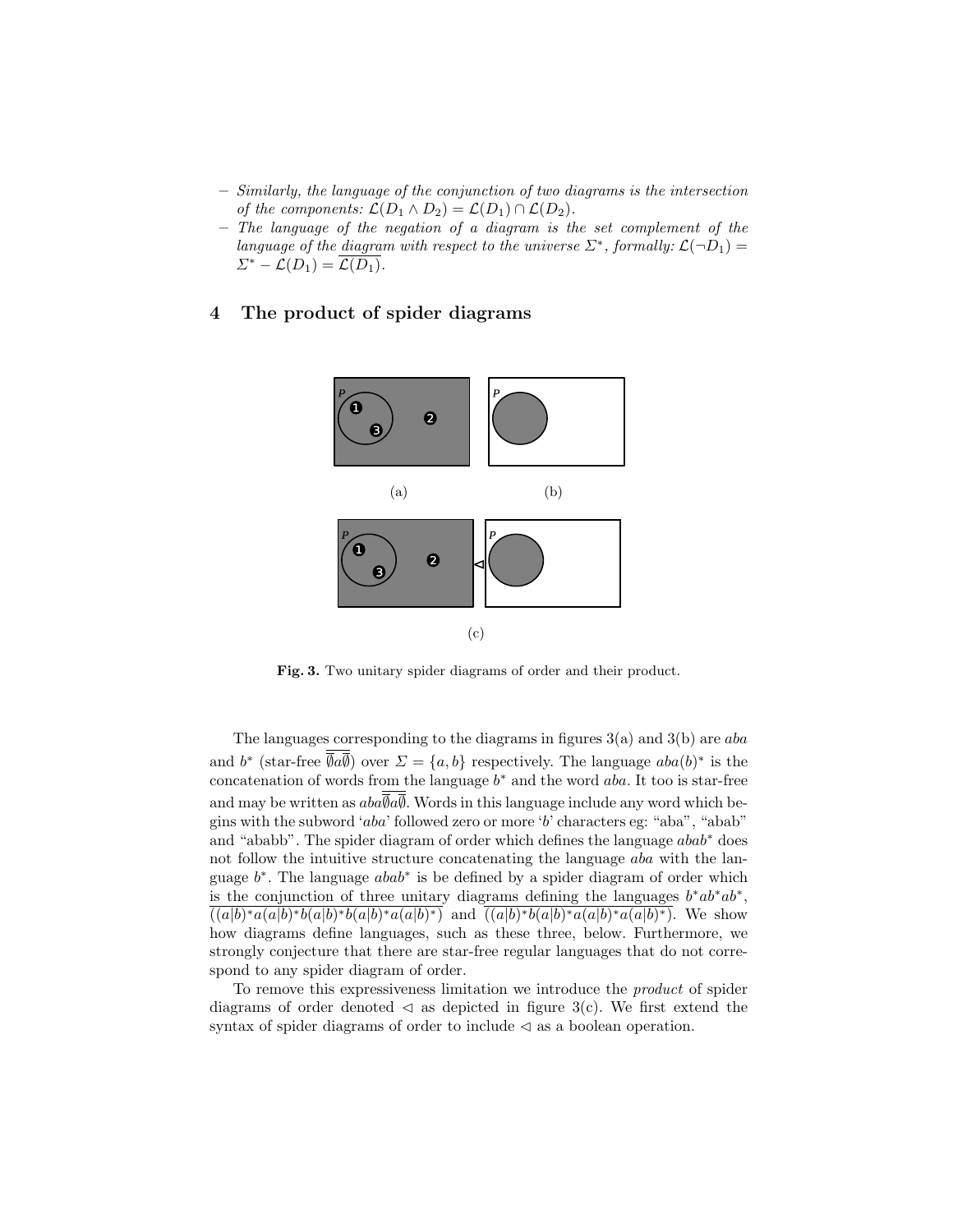Definition 12. A diagram is a spider diagram of order if it

- is a unitary spider diagram of order,
- is of the form  $(D_1 \diamond D_2)$  where  $D_1$  and  $D_2$  are spider diagrams of order and  $\diamond \in \{\vee, \wedge, \triangleleft\}, \text{ or }$
- is of the form  $(\neg D_1)$  where  $D_1$  is a spider diagram of order.

In order to extend the semantics of spider diagrams of order we recall the following definition from [6].

**Definition 13.** The **ordered sum** of two interpretations  $m_1 = (U_1, \Psi_1, \langle \cdot \rangle)$ and  $m_2 = (U_1, \Psi_1, \leq_1)$  denoted  $m_1 \leq m_2$  where  $U_1$  and  $U_2$  are disjoint is the interpretation  $m = (U, \Psi, \langle)$  such that

 $U = U_1 \cup U_2,$  $\Psi(c) = \Psi_1(c) \cup \Psi_2(c)$  for all  $c \in \mathcal{C}$ ,  $\langle 1 \cup \langle 2 \cup \{(a, b) : a \in U_1, b \in U_2\}.$ 

The definition for the model of the product of diagrams follows from the ordered sum of interpretations.

**Definition 14.** Let m be an interpretation. Then m is a **model** for  $D_1 \triangleleft D_2$  if there exists interpretations  $m_1$  and  $m_2$  such that  $m=m_1\vartriangleleft m_2$  and  $m_1$  and  $m_2$ are models for  $D_1$  and  $D_2$  respectively.

Finally, we extend the properties of the language of a spider diagram (lemma 1) to include

– The language of the newly introduced product of two diagrams is the concatenation of its components  $\mathcal{L}(D_1 \triangleleft D_2) = \mathcal{L}(D_1) \cdot \mathcal{L}(D_2)$ .

The key insight underlying this is that the elements of a model of the compond diagram will be the disjoint union of elements for models of the constituent diagrams, with all the elements of the first being less than all the elements of the second under the ordering of the compound model. So, the word denoted by the compound diagram will be the concatenation of the words denoted by the individual diagrams. We may now see that the language corresponding to the diagram in figure  $3(c)$  is  $abab^*$ . We now have a complete picture of the syntax and semantics of spider diagrams of order augmented with a product operator. Furthermore we have seen that the product of diagrams is a diagrammatic analogue of language catenation.

## 5 Comparing classes of regular languages and spider diagrams

In this section we prove that all star-free regular languages are definable using spider diagrams of order. We prove this by induction on the levels of the Straubing-Thérin hierarchy. Level  $0$  is our base case, it contains the langauges  $\{\}\$ and  $\Sigma^*$ . We assume that any language at level n of the STH is definable in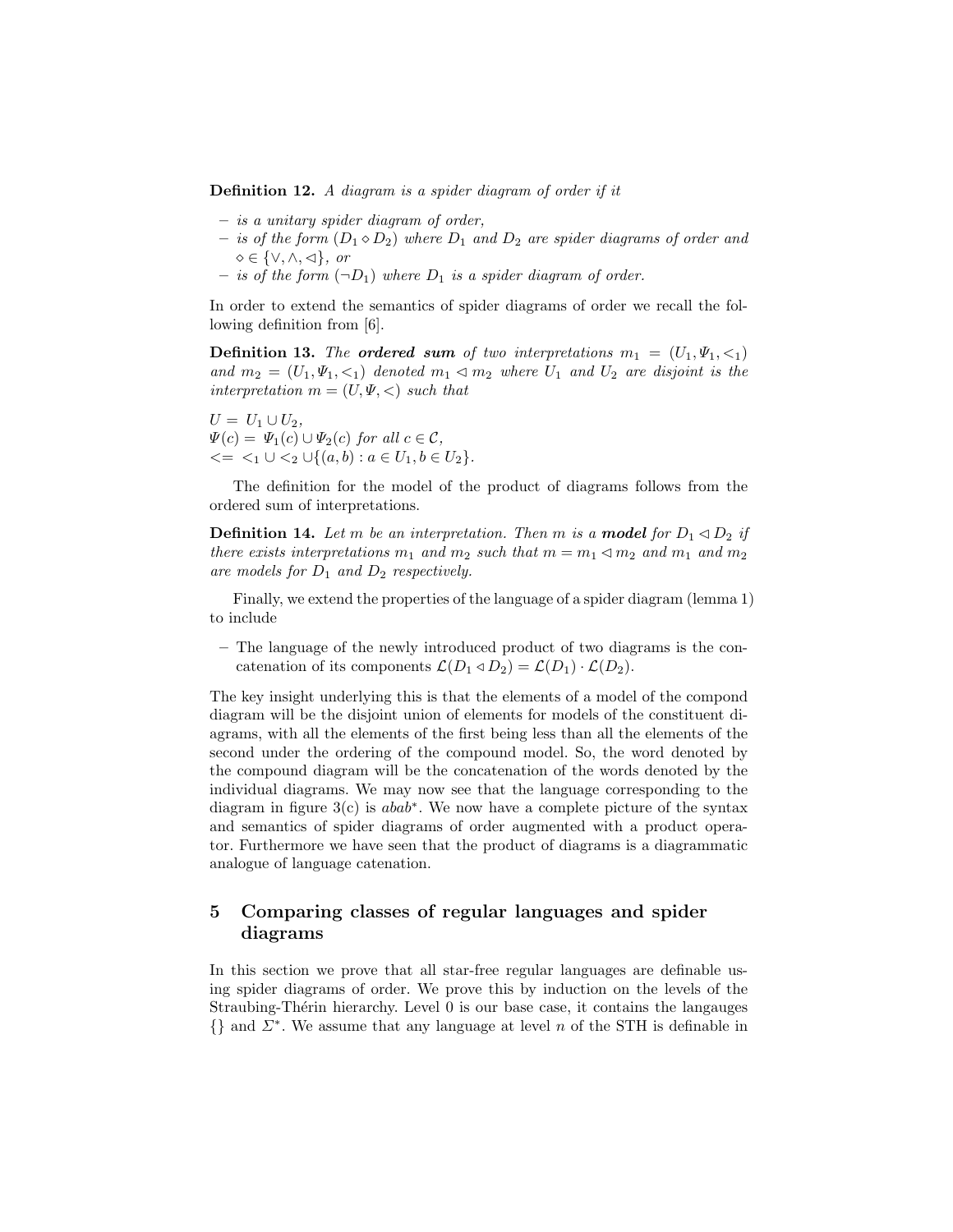spider diagrams of order. As the STH has whole numbered levels  $0, 1, 2, \ldots$  and half levels  $0 + \frac{1}{2}$ ,  $1 + \frac{1}{2}$ ,  $2 + \frac{1}{2}$  our proof shows that languages at level  $n + \frac{1}{2}$  and  $n+1$  are definable in spider diagrams of order. We also pay particular attention to the structure of diagrams which define languages at level  $\frac{1}{2}$  and level 1 as these sets of languages are the well-known shuffle-ideal [10] and piecewise-testable [17] classes respectively.

**Lemma 2.** The languages at level 0 of the Straubing-Thérin hierarchy are definable in spider diagrams of order.

*Proof.* Let  $L$  be a language at level 0 of the STH. Then, by definition,  $L$  is either  $\{\}\$  or  $\Sigma^*$ . Considering the diagram  $d_1$  in figure 4 it can be shown that letterzone({}, {}) =  $\Sigma$  so the language of the diagram  $d_1$  is  $\Sigma^*$ , which is one element of level 0. Given any *lettermap* function  $\mathcal{L}(\perp) = \{\}\$  where  $\perp$  is a unitary spider diagram of order, which is the other element of level 0.



Fig. 4. Unitary spider diagram of order to which  $\Sigma^*$  corresponds.

We denote the unshaded diagram that contains no spiders or contours to which the language  $\Sigma^*$  corresponds by the symbol  $\square$ .



Fig. 5. The language {bd} as a spider diagram of order.

The following lemma shows that the diagram in figure 5 may be constructed such that only the word "bd" corresponds to it. Due to the nature of the constructed diagram the *lettermap* function maps zones of the diagram to singleton sets or the empty set. In order to construct the diagram we examine the first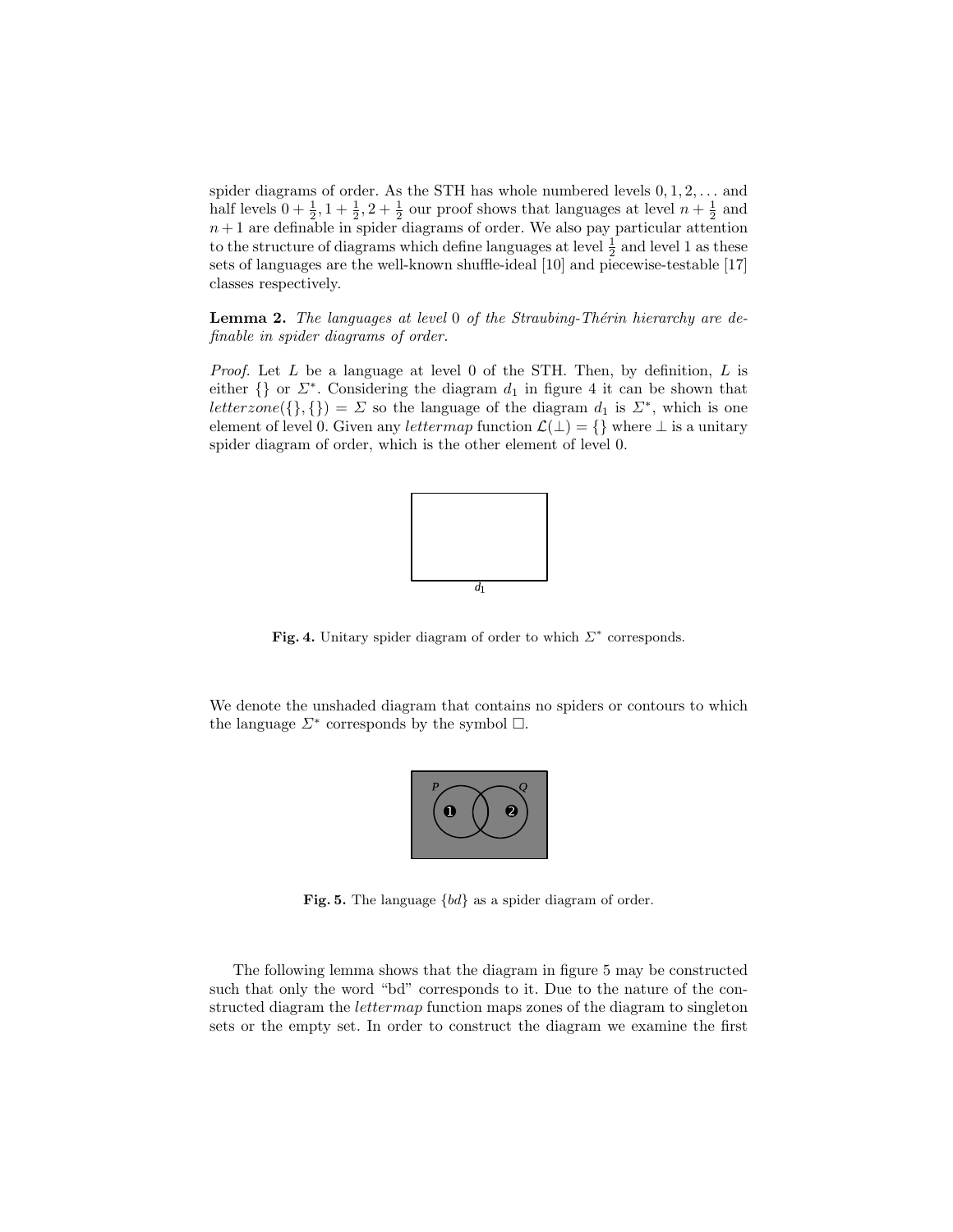letter of the word and place a spider with single foot of rank 1 in the zone that lettermap states it is contained in. We repeat this exercise for the second letter however, this time, placing a spider with single foot of rank 2.

Lemma 3. Any language containing a single word is definable by a unitary spider diagram of order.

*Proof.* Let L be a set over alphabet  $\Sigma$  containing exactly one word w of length n and let  $index(w, i)$  be a function returning the  $i<sup>th</sup>$  character of word w. Furthermore, let d be a unitary spider diagram of order in Venn form where all contours from  $C$  are present all of the zones in  $d$  are shaded. As the diagram contains all contours and has no missing zones then, as a consequence of definition 8, lettermap must assign each zone to a singleton set containing a letter or the empty set.

For each  $i^{th}$  position of the word in L we place a single-footed spider in d with a foot of rank i in the zone  $zone(\{index(w, i)\})$ .

We denote a fully shaded diagram, as constructed in the above lemma, with corresponding single word language  $\{w\}$  by the symbol  $\blacksquare_w$ .

Corollary 1. Any arbitrary finite set of words of finite length is definable by a spider diagram of order.

*Proof.* Let L be an arbitrary finite set of finite length words  $\{w_1, w_2, \ldots, w_n\}$ over an alphabet  $\Sigma$ . By lemma 3 we may create a diagram  $\blacksquare_{w_i}$  for each  $w_i \in L$ . The finite disjunction of these diagrams  $\blacksquare_{w_1} \vee \blacksquare_{w_2} \vee \ldots \vee \blacksquare_{w_n}$  is the diagram to which L corresponds.

Languages at fractional levels of the STH are the polynomial closure of languages at the integer level beneath them.

**Definition 15.** The **polynomial closure** of a set of languages  $S$  is finite union of languages of the form

$$
L_0a_1L_1\ldots L_{n-1}a_nL_n
$$

where each  $L_i \in S$  and  $a_j \in \Sigma$ .

We now consider the form of diagrams that define the class of shuffle-ideal languages.

**Lemma 4.** The languages at level  $\frac{1}{2}$  of the Straubing-Thérin hierarchy (the class of shuffle-ideal languages) are definable by spider diagrams of order.

*Proof.* Let L be a language at level  $\frac{1}{2}$  of the STH. Languages at level  $\frac{1}{2}$  are the polynomial closure of languages at level 0 [13]. The polynomial closure of level 0 results in languages of the form  $\Sigma^* a_1 \Sigma^* \dots \Sigma^* a_n \Sigma^*$  [10]. By lemma 3 we may construct a diagram  $\blacksquare_{a_i}$  to which the language  $\{a_i\}$  corresponds. Furthermore, by lemma 2 we may construct a diagram  $\Box$  to which the language  $\Sigma^*$ corresponds. Therefore, L corresponds to finite disjunctions of diagrams of the form

```
\Box \triangleleft \blacksquare_{a_1} \triangleleft \Box \triangleleft \blacksquare_{a_2} \ldots \Box \triangleleft \blacksquare_{a_n} \triangleleft \Box.
```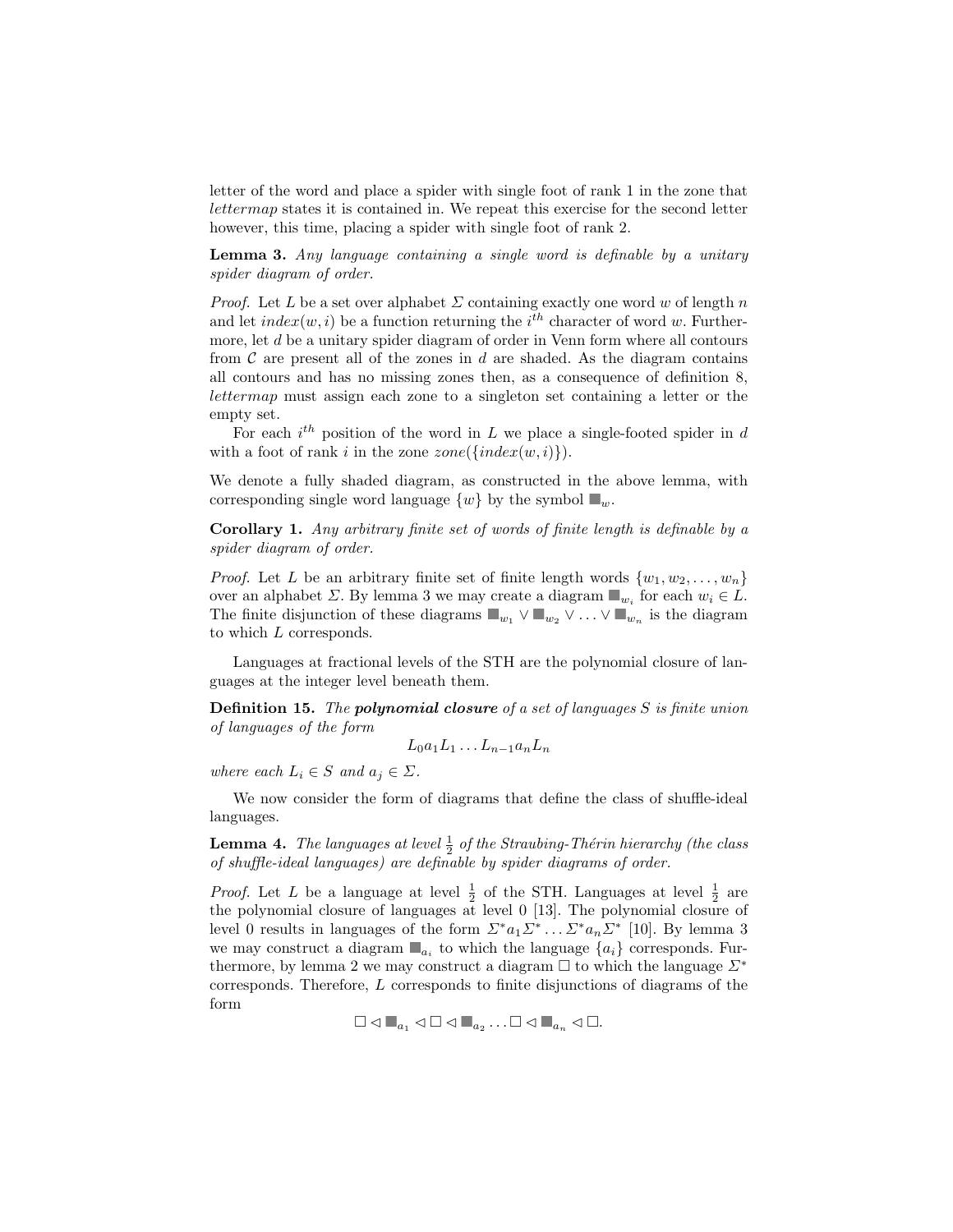Lemma 4 may be developed into a more succinct characterisation.

Theorem 1. The set of shuffle-ideal languages are definable by spider diagrams of order where each diagram is unshaded and the only binary connectives used are ∨ and  $\lhd$ .

*Proof.* Let  $D$  be a diagram from lemma 4 to which a shuffle-ideal language corresponds. Then  $D$  is a finite disjunction of diagrams of the form

$$
\Box \lhd \blacksquare_{a_1} \lhd \Box \lhd \blacksquare_{a_2} \ldots \Box \lhd \blacksquare_{a_n} \lhd \Box.
$$

The diagram  $D'$  is semantically equivalent to  $D$ , where  $D'$  is a finite disjunction of diagrams of the form

$$
\Box \lhd \blacksquare_{a_1} \lhd \Box \lhd \Box \lhd \blacksquare_{a_2} \lhd \Box \ldots \lhd \Box \lhd \blacksquare_{a_{n-1}} \lhd \Box \lhd \Box \lhd \blacksquare_{a_n} \lhd \Box.
$$

In  $D'$  each diagram  $\Box_{a_i}$  is proceeded by a diagram  $\Box$  and is followed by  $\Box$ . The diagram  $\blacksquare_{a_{i+1}}$  is proceeded by a diagram  $\square$  which is not the diagram that follows  $\blacksquare_{a_i}$ . In language terms we are stating that the language

$$
\Sigma^* a_1 \Sigma^* a_2 \Sigma^* \dots \Sigma^* a_n \Sigma^*
$$

is equivalent to the language

$$
\Sigma^* a_1 \Sigma^* \Sigma^* a_2 \Sigma^* \dots \Sigma^* a_{n-1} \Sigma^* \Sigma^* a_n \Sigma^*.
$$

Each  $\Box \triangleleft \Box_{a_i} \triangleleft \Box$  may be collapsed into a single diagram  $\Box_{a_i}$  where  $\Box_{a_i}$  is  $\Box_{a_i}$ in Venn form with the shading removed from all zones. The language  $\mathbb{Z}^* a_i \mathbb{Z}^*$ corresponds to the diagram  $\Box_{a_i}$ . Therefore D is equivalent to finite disjunctions of diagrams of the form

$$
\Box_{a_1} \lhd \Box_{a_2} \lhd \ldots \lhd \Box_{a_n}
$$

where each  $\Box_{a_i}$  is unitary and contains no missing or shaded zones.

**Lemma 5.** The languages at level 1 of the Straubing-Thérin hierarchy are definable by spider diagrams of order.

Proof. Languages at level 1 are formed by taking boolean combinations of languages at level  $\frac{1}{2}$ . The boolean operators ∪ and  $\overline{\ }$  over languages at level  $\frac{1}{2}$  are semantically equivalent to  $\vee$  and  $\neg$  over the diagrams to which the languages at level  $\frac{1}{2}$  correspond.

Given the example of a star-free language  $ab^*$  and the example of the regular but not star-free language  $(aa)^*$  over alphabet  $\Sigma = \{a, b\}$  presented in the Introduction, a reader may see how a spider diagram may be constructed such that its corresponding language is  $ab^*$ . The language  $ab^*$  may be written as the star-free expression  $a\overline{b}a\overline{b}$  or the diagram  $\blacksquare_a \lhd (\neg (\square \lhd \blacksquare_a \lhd \square))$  (by theorem 1 a more succinct diagram may be derived). It may also be seen that it is impossible to construct a spider diagram of order to express  $(aa)^*$ . We now provide a lower bound on the class of languages definable by spider-diagrams of order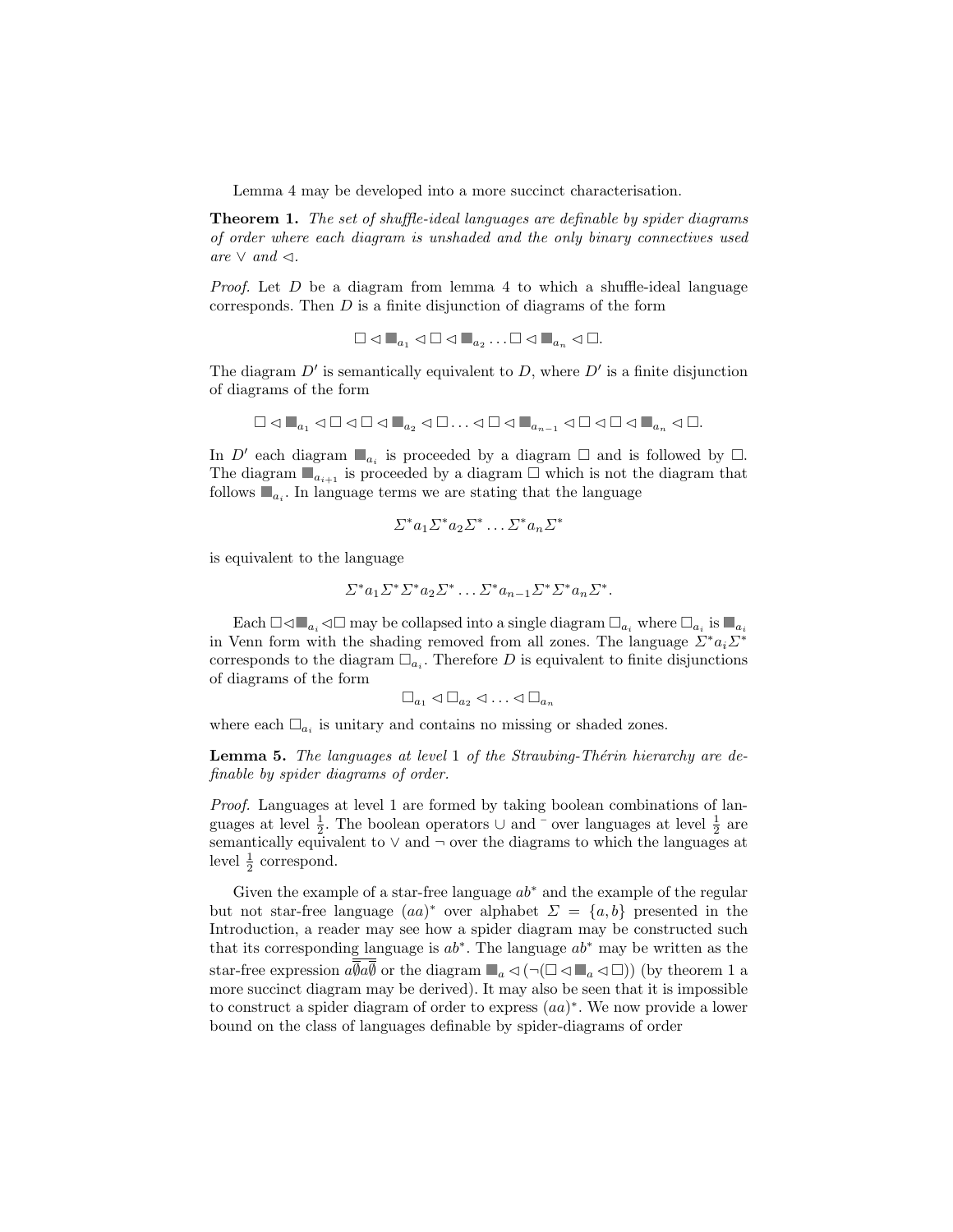Theorem 2. All star-free languages are definable by spider diagrams of order.

*Proof.* From [18] we know that the Straubung-Thérin hierarchy, in the limit, contains all and only the star-free languages. We therefore prove the theorem inductively where lemma 2 is the base case. It is assumed that languages at level  $n$  of the Straubing-Thérin hierarchy to correspond to spider diagrams of order. We prove that languages at level  $n + \frac{1}{2}$  and languages at level  $n + 1$  correspond to spider diagrams of order.

Let L be a language, over  $\Sigma$ , at level  $n + \frac{1}{2}$ . Then L is the polynomial closure of level  $n$  i.e. finite unions of languages of the form

$$
L_0a_1L_1a_2\ldots a_{n-1}L_{n-1}a_nL_n
$$

where each  $a_i \in \Sigma$  and the languages  $L_j$  are the languages at level n. We may take the diagram  $D_j$  to which language  $L_j$  corresponds and create a diagram  $\blacksquare_{a_i}$  (by lemma 3) to which the language  $\{a_i\}$  corresponds. Then diagrams to which languages at level  $n + \frac{1}{2}$  correspond are finite disjunctions of diagrams of the form

$$
D_0 \triangleleft \mathbb{L}_{a_1} \triangleleft D_1 \triangleleft \mathbb{L}_{a_2} \triangleleft \ldots \triangleleft \mathbb{L}_{a_{n-1}} \triangleleft D_{n-1} \triangleleft \mathbb{L}_{a_n} \triangleleft D_n.
$$

Let L now be a language at level  $n+1$  of the STH. Languages at level  $n+1$ are the finite boolean closure (over union and complement) of languages at level  $n + \frac{1}{2}$ . Therefore L corresponds to a diagram in the finite boolean closure (over ∨ and  $\neg$ ) of diagrams to which languages at level  $n + \frac{1}{2}$  correspond.

From [16] we know that spider diagrams without order are expressively equivalent to monadic first order with equality, denoted  $MFoL[=]$ . Our extension to spider diagrams adds an order relation to the semantic models. Thus, an alternative statement of the theorem 2 may be made in terms of first order logic.

Theorem 3. Spider diagrams of order are at least as expressive as logical sentences in monadic first order logic equipped with an order relation  $MFoL[<]$ .

*Proof.* We recall from [18] that star-free regular languages are definable in  $MFol$   $\leq$ ] and the result that languages are definable in  $MFoL[\langle \cdot \rangle]$  iff they are star-free. We have shown that all star-free languages correspond to spider diagrams of order when considered over the connectives  $\vee$ ,  $\wedge$ ,  $\neg$  and the newly introduced  $\triangleleft$ . Therefore, spider diagrams of order are at least as expressive as  $MFoL[\langle \cdot]$ .

Given the established relationship between spider diagrams of order, starfree regular languages and monadic first order logic over structures containing an order relation we may now establish the expressive power of spider diagrams of order.

Theorem 4. Spider diagrams of order are expressively equivalent to monadic first order logic of order.